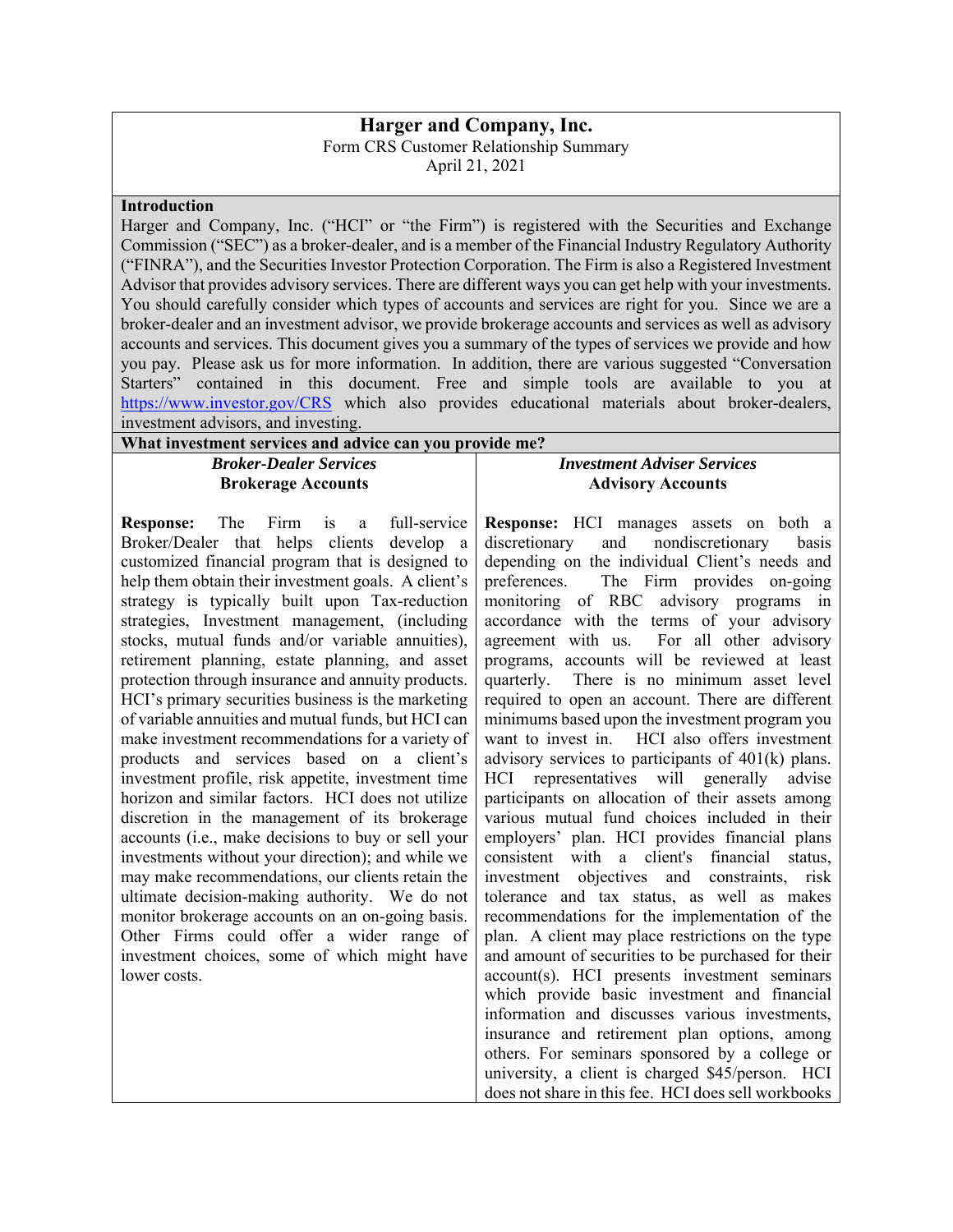| for the program for a \$25 fee. Following these    |
|----------------------------------------------------|
| seminars, if the client wishes to have a personal  |
| financial plan prepared by HCI, they may be        |
| charged either an hourly fee or a fee based upon a |
| percent of assets managed by HCI.                  |

**For additional information regarding Harger and Company, Inc.**, please see the Firm's ADV Part 2A, Items 4 and 7, which can be found at https://adviserinfo.sec.gov/firm/summary/10385 or from the Firm.

**Conversation Starters**. Ask your financial professional: Given my financial situation, should I choose a brokerage service? Why or why not? Should I choose an investment advisory service? Why or why not? How will you choose products and/or investments to recommend to me? What is your relevant experience, including your licenses, education, and other qualifications? What do these qualifications mean?

| What fees will I pay?                                                                                                                                                                                                                                                                                                                                                                                                                                                                                                                                                                                                                                                                                                                                                                                                                                                                                                                                                                                                                                                                                                                                                                                                                                                                   |                                                                                                                                                                                                                                                                                                                                                                                                                                                                                                                                                                                                                                                                                                                                                                                                                                                                                                                                                                                                                                                                                                                                                                                                                                                                                                                                           |  |
|-----------------------------------------------------------------------------------------------------------------------------------------------------------------------------------------------------------------------------------------------------------------------------------------------------------------------------------------------------------------------------------------------------------------------------------------------------------------------------------------------------------------------------------------------------------------------------------------------------------------------------------------------------------------------------------------------------------------------------------------------------------------------------------------------------------------------------------------------------------------------------------------------------------------------------------------------------------------------------------------------------------------------------------------------------------------------------------------------------------------------------------------------------------------------------------------------------------------------------------------------------------------------------------------|-------------------------------------------------------------------------------------------------------------------------------------------------------------------------------------------------------------------------------------------------------------------------------------------------------------------------------------------------------------------------------------------------------------------------------------------------------------------------------------------------------------------------------------------------------------------------------------------------------------------------------------------------------------------------------------------------------------------------------------------------------------------------------------------------------------------------------------------------------------------------------------------------------------------------------------------------------------------------------------------------------------------------------------------------------------------------------------------------------------------------------------------------------------------------------------------------------------------------------------------------------------------------------------------------------------------------------------------|--|
| <b>Broker-Dealer Services</b>                                                                                                                                                                                                                                                                                                                                                                                                                                                                                                                                                                                                                                                                                                                                                                                                                                                                                                                                                                                                                                                                                                                                                                                                                                                           | <b>Investment Adviser Services</b>                                                                                                                                                                                                                                                                                                                                                                                                                                                                                                                                                                                                                                                                                                                                                                                                                                                                                                                                                                                                                                                                                                                                                                                                                                                                                                        |  |
| <b>Brokerage Accounts</b>                                                                                                                                                                                                                                                                                                                                                                                                                                                                                                                                                                                                                                                                                                                                                                                                                                                                                                                                                                                                                                                                                                                                                                                                                                                               | <b>Advisory Accounts</b>                                                                                                                                                                                                                                                                                                                                                                                                                                                                                                                                                                                                                                                                                                                                                                                                                                                                                                                                                                                                                                                                                                                                                                                                                                                                                                                  |  |
| <b>Response:</b> There is no fee for opening or having an<br>active account open. If you open a brokerage<br>account, you will pay us a transaction-based fee,<br>generally referred to as a commission, every time<br>you purchase or sell an investment. This means that<br>a retail investor will be charged more when there<br>are more trades in his or her account and this may<br>create an incentive for HCI to encourage retail<br>investors to trade often. The Firm charges fees and<br>commissions, based upon the product you<br>purchase, but typically has a \$50 minimum<br>commission per trade. In addition, the Firm charges<br>for various non-trade related activities, such as<br>wire transfers and other additional services that<br>incur a pass-through fee. For more information,<br>please refer to the fees and charges information<br>included with the Firm's New Account package. In<br>addition, clients may also pay transaction fees,<br>margin and credit interest, fund management fees<br>and/or administrative expenses, deferred sales<br>charges, IRA and qualified retirement plan fees,<br>and other charges. HCI may also share in these fees<br>charged to clients. All commissions and some fees<br>are negotiable and subject to change. | Response: The Firm charges an annualized fee<br>for its services ranging from $0.00\%$ to $2.00\%$<br>client's<br>assets under management.<br>of<br>a a<br>Therefore, the more assets that are in a retail<br>investor's advisory account the more a retail<br>investor will pay in fees, thus creating<br>an<br>incentive to encourage retail investors<br>to<br>increase the assets in his or her account.<br>Fees for financial planning services may be based<br>on an hourly charge of \$150 per hour, a fixed fee<br>or an annualized fee of between .25% and .35% of<br>assets under management. Certain fees are<br>negotiable, in the discretion of the Firm. HCI, or<br>an affiliate, may receive 12b-1 distribution fees<br>and other compensation in connection with the<br>sale of mutual funds, which under most<br>circumstances is rebated back to the customer's<br>account(s). The Firm does not charge fees based<br>upon capital gains or appreciation of the<br>client's investment. In addition, clients may<br>also pay transaction fees, fund management fees<br>administrative expenses, deferred<br>sales<br>or<br>charges, IRA and qualified retirement plan<br>fees, and other charges. HCI may also share in<br>these fees charged to clients. HCI is also a<br>broker/dealer, and in certain circumstances, |  |
|                                                                                                                                                                                                                                                                                                                                                                                                                                                                                                                                                                                                                                                                                                                                                                                                                                                                                                                                                                                                                                                                                                                                                                                                                                                                                         | commissions on the sale of mutual funds and                                                                                                                                                                                                                                                                                                                                                                                                                                                                                                                                                                                                                                                                                                                                                                                                                                                                                                                                                                                                                                                                                                                                                                                                                                                                                               |  |

variable annuities may be paid to HCI. A client Additional Information - You will pay fees and costs whether you make or lose money on your investments. Fees and costs will reduce the amount of money you make on your investments over time. Please make sure you understand what fees and costs you are paying. **For additional information regarding Harger and Company, Inc.**, please see the Firm's ADV Part 2A, Items 5, 6 and 14, which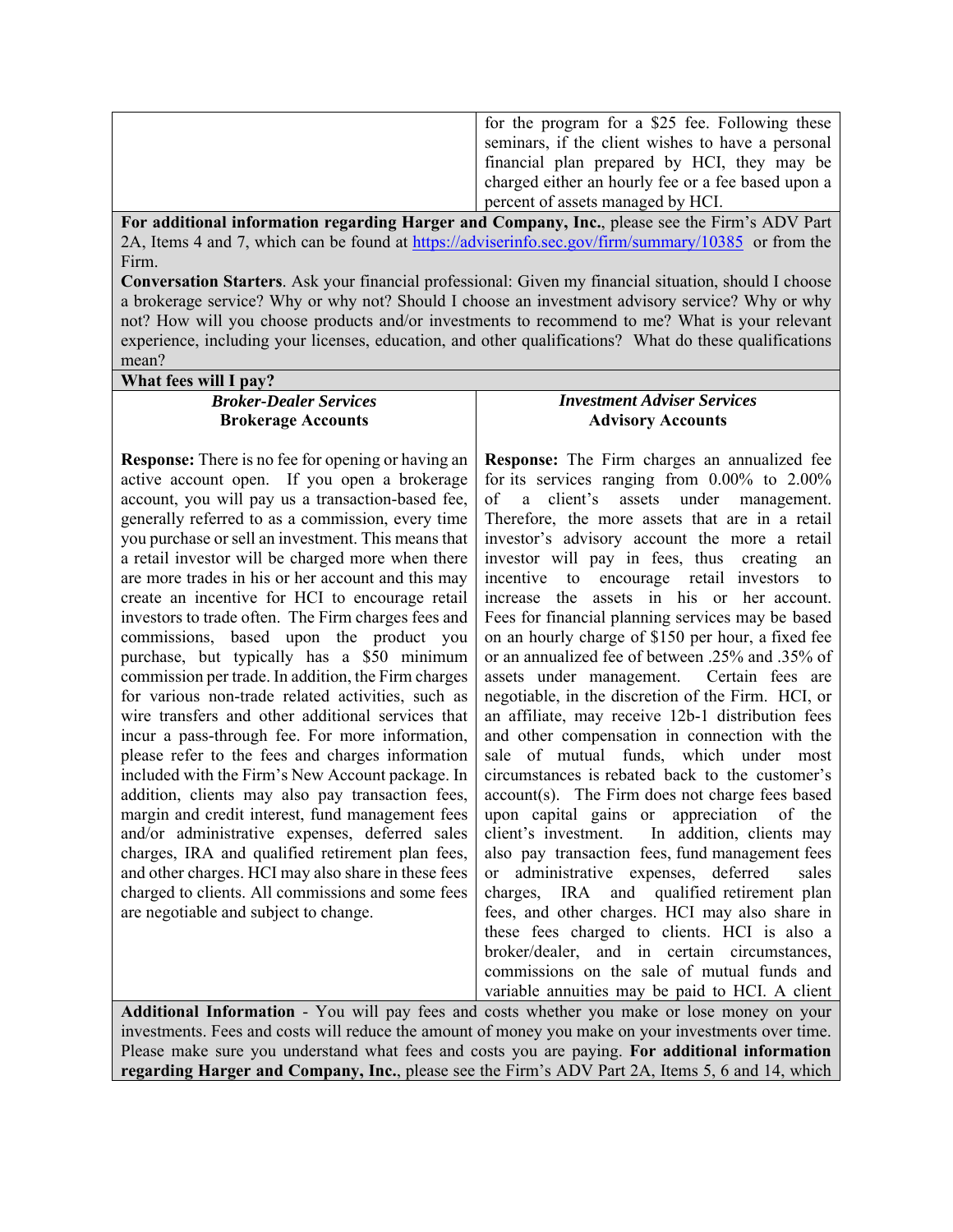can be found at https://adviserinfo.sec.gov/firm/summary/10385 or from the Firm at www.hargerandcompany.com.

**Conversation Starter**. Ask your financial professional –

Help me understand how these fees and costs might affect my investments. If I give you \$10,000 to invest, how much will go to fees and costs, and how much will be invested for me?

**What are your legal obligations to me when providing recommendations as my broker-dealer or when acting as my investment advisor? How else does your firm make money and what conflicts of interest do you have?** 

> *Broker-Dealer Services*  **Brokerage Accounts**

**Response:** *When we provide you with a recommendation as your broker-dealer or act as your investment adviser*, we have to act in your best interest and not put our interest ahead of yours. At the same time, the way we make money creates some conflicts with your interests. You should understand and ask us about these conflicts because they can affect the recommendations and investment advice we provide you. Here are some examples to help you understand what this means. An example of a potential conflict of interest is when we recommend that you purchase or sell a product you may pay a commission which is larger than one you may have paid elsewhere. Another conflict is that we may offer brokerage services even though we are also an investment advisor, and you may end up paying more in commissions than you would have been charged in advisory fees. The Firm, or an affiliate, may receive compensation in the form of administrative or service fees, (commonly referred to as 12b-1 fees) in connection with the sale of mutual funds and annuities. Certain representatives may also recommend insurance products through an affiliate or otherwise. The receipt of this compensation may present a conflict of interest, as they provide the Firm with an incentive to recommend products based on compensation received. Certain individuals may be separately licensed as insurance agents or brokers through an affiliated or other insurance company. Clients are not obligated to utilize any of these individuals for advisory or insurance product purchases.

## *Investment Adviser Services*  **Advisory Accounts**

**Response:** *When we provide you with a recommendation as your broker-dealer or act as your investment adviser*, we have to act in your best interest and not put our interest ahead of yours. At the same time, the way we make money creates some conflicts with your interests. You should understand and ask us about these conflicts because they can affect the recommendations and investment advice we provide you. Here are some examples to help you understand what this means. An example of a conflict is that HCI is both an investment advisor and broker-dealer. As such, HCI may execute securities transactions for advisory clients that are also brokerage clients, thus potentially not obtaining the best price or lowest commission available. Another conflict is that we may recommend you open an advisory account rather than a brokerage account and, as a result, may pay more in advisory fees than you would in brokerage commissions. Certain individuals may be separately licensed as insurance agents or brokers through an affiliated insurance company. This creates potential conflicts of interest in that advisory representatives may recommend transactions based upon commissions they might receive rather than ones that are in the clients' best interest. Clients are not obligated to utilize any of these individuals for insurance product purchases.

**Conversation Starter**. Ask your financial professional: How might your conflicts of interest affect me, and how will you address them?

**For additional information regarding Harger and Company, Inc.**, concerning additional conflicts of interest and the manner in which HCI addresses or mitigates such conflicts, please see the Firm's ADV Part 2A, Items 10, 11, and 12, which can be found at

https://adviserinfo.sec.gov/firm/summary/10385 or from the Firm at www.hargerandcompany.com.